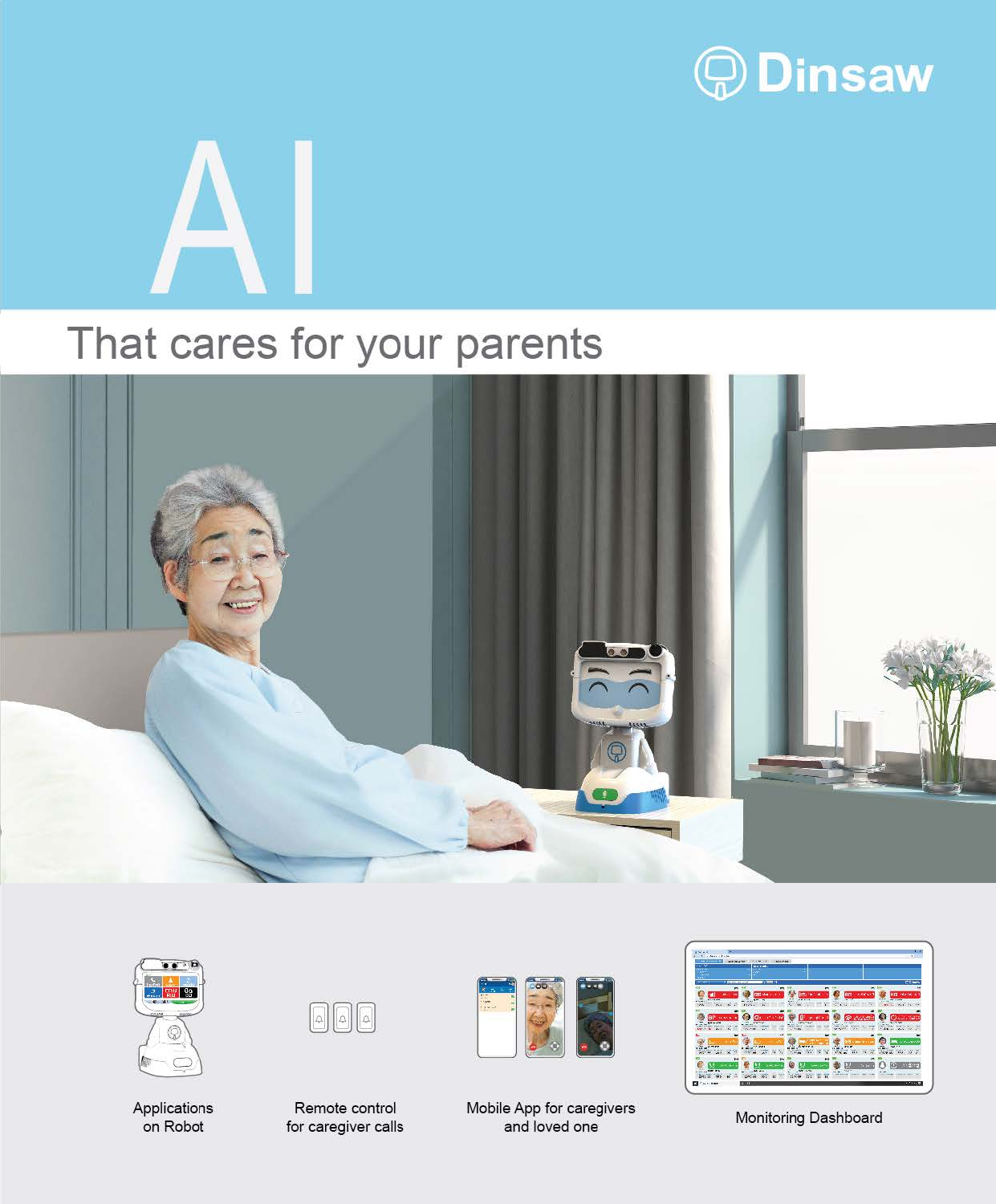## What Dinsaw mini Al Can Do